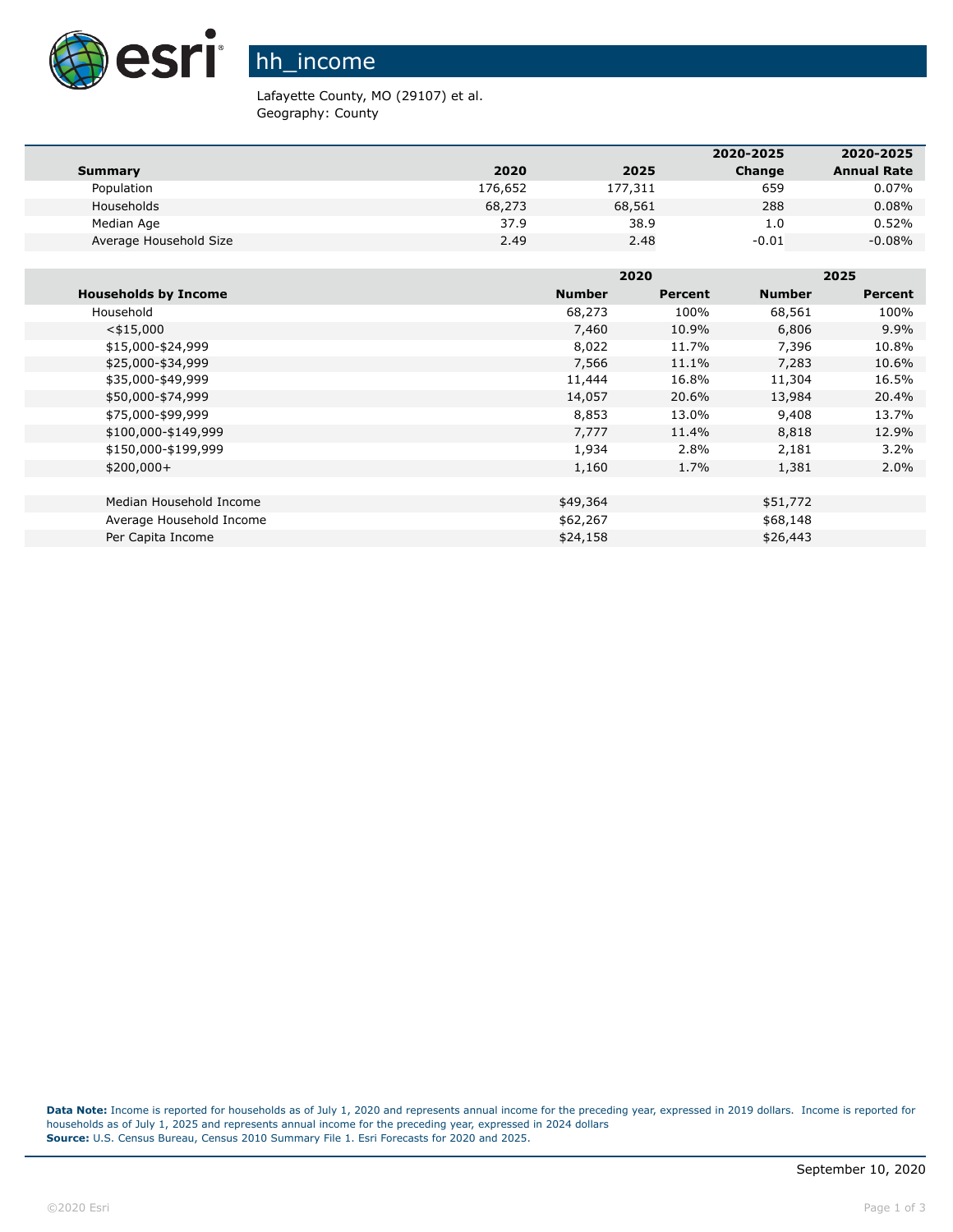

## hh\_income

Lafayette County, MO (29107) et al. Geography: County

| 2020 Households by Income and Age of Householder |          |           |                             |           |           |          |          |
|--------------------------------------------------|----------|-----------|-----------------------------|-----------|-----------|----------|----------|
|                                                  | $25$     | $25 - 34$ | $35 - 44$                   | $45 - 54$ | $55 - 64$ | 65-74    | $75+$    |
| <b>HH Income Base</b>                            | 4,199    | 10,897    | 10,527                      | 10,582    | 13,139    | 10,354   | 8,575    |
|                                                  |          |           |                             |           |           |          |          |
| $<$ \$15,000                                     | 979      | 995       | 899                         | 1,027     | 1,443     | 996      | 1,121    |
| \$15,000-\$24,999                                | 746      | 985       | 783                         | 794       | 1,231     | 1,276    | 2,207    |
| \$25,000-\$34,999                                | 557      | 1,085     | 879                         | 832       | 1,137     | 1,363    | 1,713    |
| \$35,000-\$49,999                                | 812      | 1,822     | 1,708                       | 1,530     | 1,969     | 2,146    | 1,457    |
| \$50,000-\$74,999                                | 537      | 2,607     | 2,201                       | 2,292     | 3,198     | 2,250    | 972      |
| \$75,000-\$99,999                                | 289      | 1,531     | 1,752                       | 1,740     | 1,938     | 1,089    | 514      |
| \$100,000-\$149,999                              | 206      | 1,391     | 1,718                       | 1,609     | 1,607     | 877      | 369      |
| \$150,000-\$199,999                              | 55       | 345       | 363                         | 470       | 346       | 196      | 159      |
| $$200,000+$                                      | 18       | 136       | 224                         | 288       | 270       | 161      | 63       |
|                                                  |          |           |                             |           |           |          |          |
| Median HH Income                                 | \$31,044 | \$53,621  | \$58,787                    | \$59,494  | \$54,202  | \$44,568 | \$29,690 |
| Average HH Income                                | \$41,303 | \$64,830  | \$71,769                    | \$73,707  | \$66,158  | \$57,784 | \$42,940 |
|                                                  |          |           | <b>Percent Distribution</b> |           |           |          |          |
|                                                  | $25$     | $25 - 34$ | $35 - 44$                   | $45 - 54$ | $55 - 64$ | 65-74    | $75+$    |
| <b>HH Income Base</b>                            | 100%     | 100%      | 100%                        | 100%      | 100%      | 100%     | 100%     |
|                                                  |          |           |                             |           |           |          |          |
| $<$ \$15,000                                     | 23.3%    | 9.1%      | 8.5%                        | 9.7%      | 11.0%     | 9.6%     | 13.1%    |
| \$15,000-\$24,999                                | 17.8%    | 9.0%      | 7.4%                        | 7.5%      | 9.4%      | 12.3%    | 25.7%    |
| \$25,000-\$34,999                                | 13.3%    | 10.0%     | 8.3%                        | 7.9%      | 8.7%      | 13.2%    | 20.0%    |
| \$35,000-\$49,999                                | 19.3%    | 16.7%     | 16.2%                       | 14.5%     | 15.0%     | 20.7%    | 17.0%    |
| \$50,000-\$74,999                                | 12.8%    | 23.9%     | 20.9%                       | 21.7%     | 24.3%     | 21.7%    | 11.3%    |
| \$75,000-\$99,999                                | 6.9%     | 14.0%     | 16.6%                       | 16.4%     | 14.7%     | 10.5%    | 6.0%     |
| \$100,000-\$149,999                              | 4.9%     | 12.8%     | 16.3%                       | 15.2%     | 12.2%     | 8.5%     | 4.3%     |
| \$150,000-\$199,999                              | 1.3%     | 3.2%      | 3.4%                        | 4.4%      | 2.6%      | 1.9%     | 1.9%     |
| \$200,000+                                       | 0.4%     | 1.2%      | 2.1%                        | 2.7%      | 2.1%      | 1.6%     | 0.7%     |

**Data Note:** Income is reported for households as of July 1, 2020 and represents annual income for the preceding year, expressed in 2019 dollars. Income is reported for households as of July 1, 2025 and represents annual income for the preceding year, expressed in 2024 dollars **Source:** U.S. Census Bureau, Census 2010 Summary File 1. Esri Forecasts for 2020 and 2025.